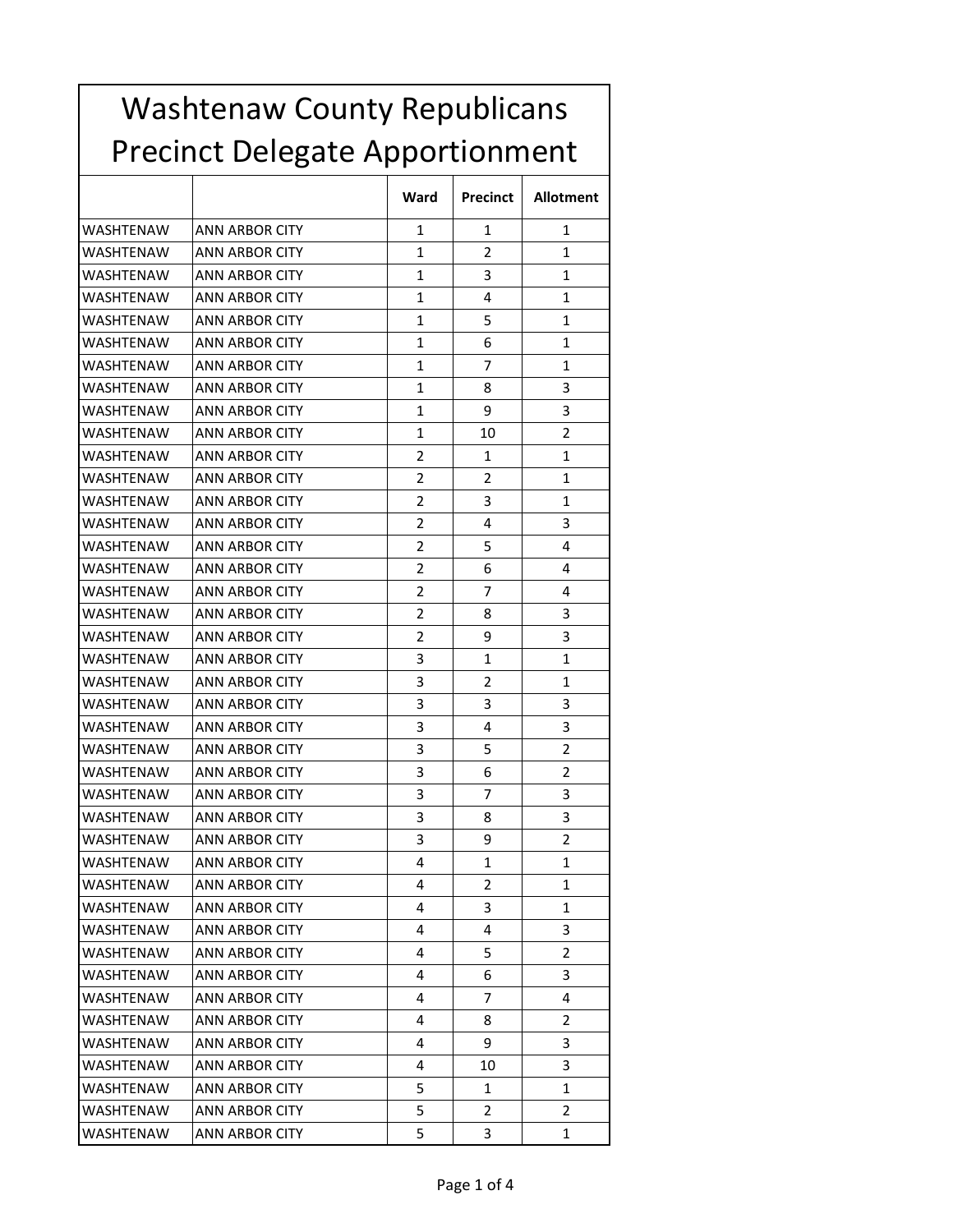| <b>Washtenaw County Republicans</b><br><b>Precinct Delegate Apportionment</b> |                             |   |                |   |
|-------------------------------------------------------------------------------|-----------------------------|---|----------------|---|
|                                                                               |                             |   |                |   |
| WASHTENAW                                                                     | ANN ARBOR CITY              | 5 | 4              | 2 |
| WASHTENAW                                                                     | ANN ARBOR CITY              | 5 | 5              | 2 |
| WASHTENAW                                                                     | ANN ARBOR CITY              | 5 | 6              | 2 |
| WASHTENAW                                                                     | <b>ANN ARBOR CITY</b>       | 5 | 7              | 1 |
| WASHTENAW                                                                     | ANN ARBOR CITY              | 5 | 8              | 2 |
| <b>WASHTENAW</b>                                                              | <b>ANN ARBOR CITY</b>       | 5 | 9              | 3 |
| <b>WASHTENAW</b>                                                              | ANN ARBOR CITY              | 5 | 10             | 3 |
| <b>WASHTENAW</b>                                                              | ANN ARBOR CITY              | 5 | 11             | 3 |
| WASHTENAW                                                                     | <b>ANN ARBOR TOWNSHIP</b>   |   | 1              | 5 |
| WASHTENAW                                                                     | <b>ANN ARBOR TOWNSHIP</b>   |   | 2              | 4 |
| <b>WASHTENAW</b>                                                              | <b>AUGUSTA TOWNSHIP</b>     |   | 1              | 4 |
| WASHTENAW                                                                     | AUGUSTA TOWNSHIP            |   | 2              | 3 |
| <b>WASHTENAW</b>                                                              | <b>AUGUSTA TOWNSHIP</b>     |   | 3              | 4 |
| WASHTENAW                                                                     | <b>BRIDGEWATER TOWNSHIP</b> |   | 1              | 4 |
| WASHTENAW                                                                     | <b>CHELSEA CITY</b>         |   | 1              | 6 |
| WASHTENAW                                                                     | <b>CHELSEA CITY</b>         |   | 2              | 4 |
| WASHTENAW                                                                     | <b>DEXTER CITY</b>          |   | 1              | 5 |
| <b>WASHTENAW</b>                                                              | <b>DEXTER CITY</b>          |   | 2              | 4 |
| WASHTENAW                                                                     | <b>DEXTER TOWNSHIP</b>      |   | 1              | 6 |
| <b>WASHTENAW</b>                                                              | <b>DEXTER TOWNSHIP</b>      |   | 2              | 6 |
| WASHTENAW                                                                     | <b>DEXTER TOWNSHIP</b>      |   | 3              | 3 |
| WASHTENAW                                                                     | FREEDOM TOWNSHIP            |   | 1              | 4 |
| WASHTENAW                                                                     | LIMA TOWNSHIP               |   | $\mathbf{1}$   | 8 |
| WASHTENAW                                                                     | <b>LODI TOWNSHIP</b>        |   | 1              | 6 |
| WASHTENAW                                                                     | <b>LODI TOWNSHIP</b>        |   | 2              | 7 |
| <b>WASHTENAW</b>                                                              | <b>LODI TOWNSHIP</b>        |   | 3              | 2 |
| WASHTENAW                                                                     | LYNDON TOWNSHIP             |   | 1              | 6 |
| WASHTENAW                                                                     | <b>MANCHESTER TOWNSHIP</b>  |   | $\mathbf{1}$   | 4 |
| WASHTENAW                                                                     | <b>MANCHESTER TOWNSHIP</b>  |   | 2              | 6 |
|                                                                               |                             |   |                |   |
| WASHTENAW                                                                     | <b>MILAN CITY</b>           |   | 1              | 6 |
| WASHTENAW                                                                     | NORTHFIELD TOWNSHIP         |   | 1              | 6 |
| WASHTENAW                                                                     | NORTHFIELD TOWNSHIP         |   | 2              | 6 |
| WASHTENAW                                                                     | NORTHFIELD TOWNSHIP         |   | 3              | 4 |
| WASHTENAW                                                                     | PITTSFIELD TOWNSHIP         |   | 1              | 5 |
| WASHTENAW                                                                     | PITTSFIELD TOWNSHIP         |   | $\overline{2}$ | 3 |
| WASHTENAW                                                                     | PITTSFIELD TOWNSHIP         |   | 3              | 4 |
| WASHTENAW                                                                     | PITTSFIELD TOWNSHIP         |   | 4              | 2 |
| WASHTENAW                                                                     | PITTSFIELD TOWNSHIP         |   | 5              | 2 |
| WASHTENAW                                                                     | PITTSFIELD TOWNSHIP         |   | 6              | 6 |
| WASHTENAW                                                                     | PITTSFIELD TOWNSHIP         |   | 7              | 5 |

WASHTENAW PITTSFIELD TOWNSHIP 8 8 8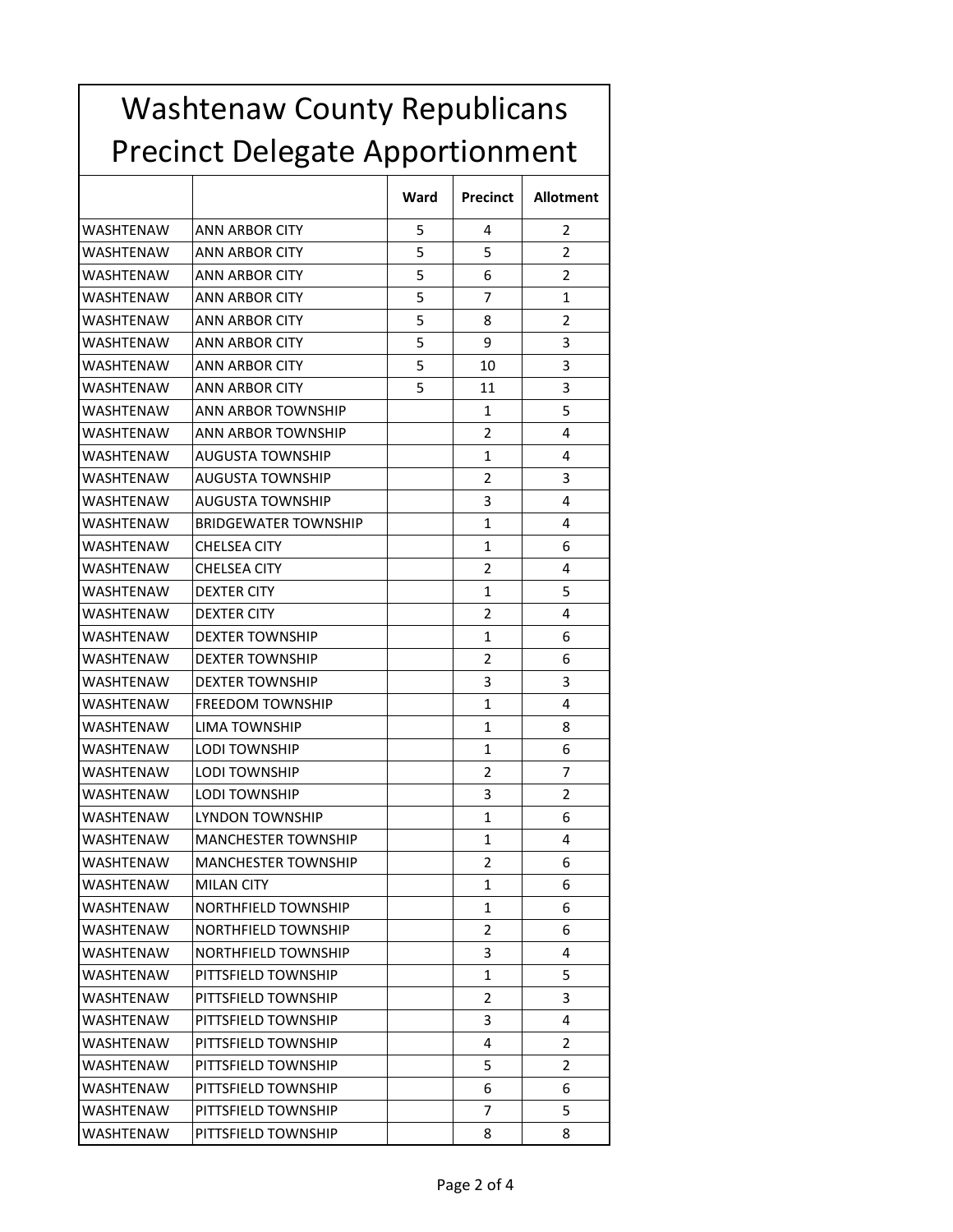| <b>Washtenaw County Republicans</b>    |                          |                |                 |                  |
|----------------------------------------|--------------------------|----------------|-----------------|------------------|
| <b>Precinct Delegate Apportionment</b> |                          |                |                 |                  |
|                                        |                          | Ward           | <b>Precinct</b> | <b>Allotment</b> |
| WASHTENAW                              | PITTSFIELD TOWNSHIP      |                | 9               | 8                |
| <b>WASHTENAW</b>                       | PITTSFIELD TOWNSHIP      |                | 10              | 2                |
| <b>WASHTENAW</b>                       | <b>SALEM TOWNSHIP</b>    |                | 1               | 6                |
| WASHTENAW                              | <b>SALEM TOWNSHIP</b>    |                | 2               | 5                |
| WASHTENAW                              | <b>SALEM TOWNSHIP</b>    |                | 3               | 4                |
| WASHTENAW                              | <b>SALINE CITY</b>       |                | 1               | 6                |
| WASHTENAW                              | <b>SALINE CITY</b>       |                | $\overline{2}$  | 5                |
| WASHTENAW                              | SALINE CITY              |                | 3               | 7                |
| <b>WASHTENAW</b>                       | <b>SALINE TOWNSHIP</b>   |                | 1               | 4                |
| WASHTENAW                              | <b>SCIO TOWNSHIP</b>     |                | 2               | 3                |
| WASHTENAW                              | <b>SCIO TOWNSHIP</b>     |                | 3               | 3                |
| WASHTENAW                              | <b>SCIO TOWNSHIP</b>     |                | 4               | 3                |
| WASHTENAW                              | <b>SCIO TOWNSHIP</b>     |                | 5               | 3                |
| <b>WASHTENAW</b>                       | <b>SCIO TOWNSHIP</b>     |                | 6               | 3                |
| WASHTENAW                              | <b>SCIO TOWNSHIP</b>     |                | 7               | 4                |
| <b>WASHTENAW</b>                       | <b>SCIO TOWNSHIP</b>     |                | 8               | 5                |
| WASHTENAW                              | <b>SCIO TOWNSHIP</b>     |                | 9               | 3                |
| WASHTENAW                              | <b>SHARON TOWNSHIP</b>   |                | 1               | 5                |
| WASHTENAW                              | <b>SUPERIOR TOWNSHIP</b> |                | 1               | 5                |
| WASHTENAW                              | <b>SUPERIOR TOWNSHIP</b> |                | 2               | 3                |
| <b>WASHTENAW</b>                       | <b>SUPERIOR TOWNSHIP</b> |                | 3               | 1                |
| WASHTENAW                              | <b>SUPERIOR TOWNSHIP</b> |                | 4               | 3                |
| <b>WASHTENAW</b>                       | <b>SUPERIOR TOWNSHIP</b> |                | 5               | 6                |
| WASHTENAW                              | <b>SYLVAN TOWNSHIP</b>   |                | 1               | 7                |
| WASHTENAW                              | <b>WEBSTER TOWNSHIP</b>  |                | 1               | 6                |
| WASHTENAW                              | WEBSTER TOWNSHIP         |                | 2               | 5                |
| WASHTENAW                              | WEBSTER TOWNSHIP         |                | 3               | 5.               |
| WASHTENAW                              | YORK TOWNSHIP            |                | 1               | 6                |
| WASHTENAW                              | YORK TOWNSHIP            |                | 2               | 7                |
| WASHTENAW                              | YORK TOWNSHIP            |                | 3               | 5                |
| WASHTENAW                              | YPSILANTI CITY           | 1              | $\mathbf{1}$    | 1                |
| WASHTENAW                              | YPSILANTI CITY           | 1              | 2               | 1                |
| WASHTENAW                              | YPSILANTI CITY           | 1              | 3               | 1                |
| WASHTENAW                              | YPSILANTI CITY           | 2              | 1               | 2                |
| WASHTENAW                              | YPSILANTI CITY           | 2              | 2               | 2                |
| WASHTENAW                              | YPSILANTI CITY           | $\overline{2}$ | 3               | 2                |
| WASHTENAW                              | YPSILANTI CITY           | 2              | 4               | 1                |
| WASHTENAW                              | YPSILANTI CITY           | 3              | $\mathbf{1}$    | 1                |
| WASHTENAW                              | YPSILANTI CITY           | 3              | 2               | 2                |
| WASHTENAW                              | YPSILANTI CITY           | 3              | 3               | 2                |
| WASHTENAW                              | YPSILANTI TOWNSHIP       |                | 1               | $\overline{2}$   |